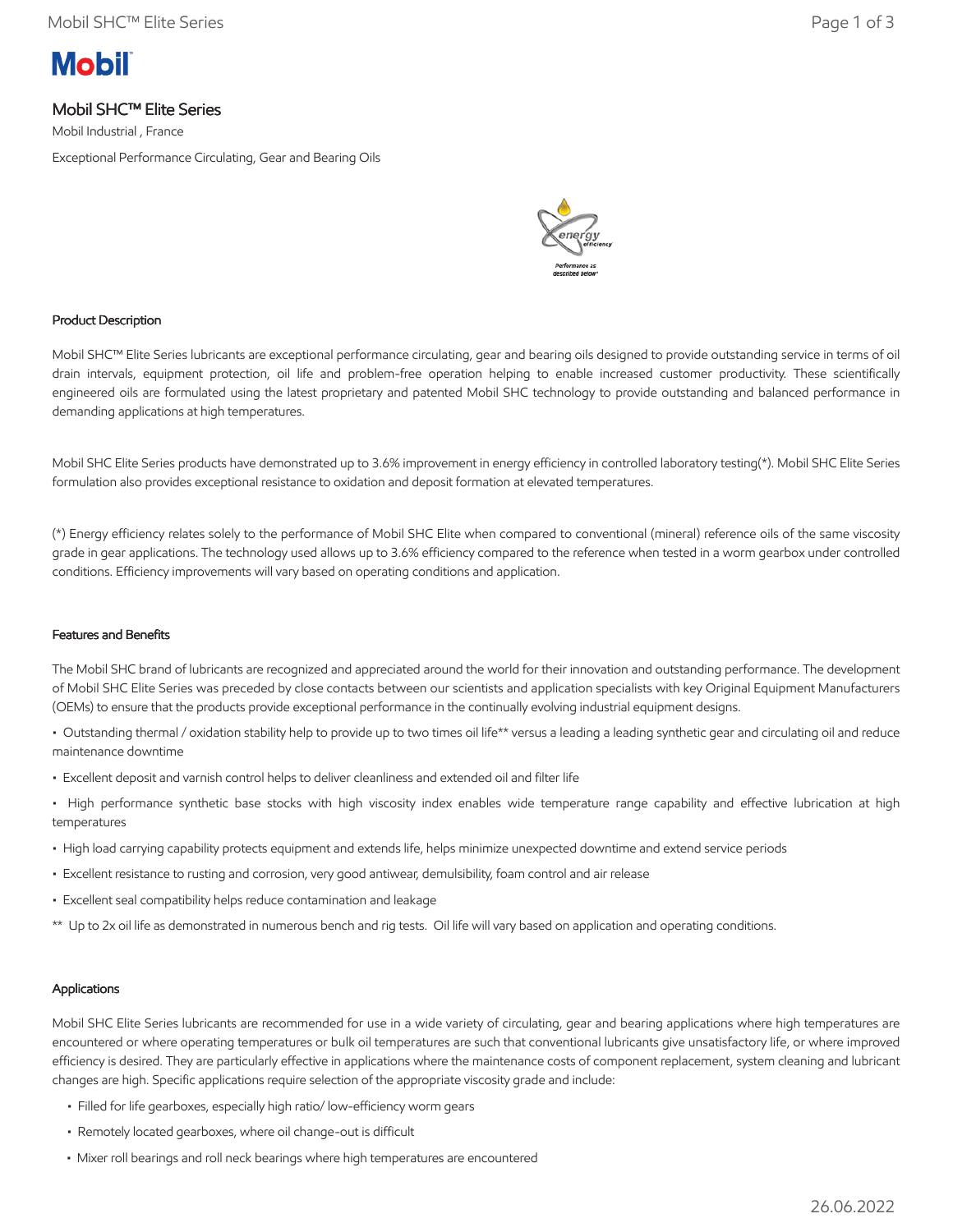# Mobil SHC™ Elite Series Page 2 of 3

- Plastic calendars
- Severe centrifuge applications, including marine centrifuges

 • Mobil SHC Elite 150 and 220 are suitable for Oil Flooded Rotary Screw Compressors compressing natural gas, field gas gathering, CO2 and other process gasses used in the natural gas industry

# Specifications and Approvals

| This product has the following approvals: | 150 | 220 | 320 |
|-------------------------------------------|-----|-----|-----|
| Fives Cincinnati P-59                     |     |     | Х   |
| Fives Cincinnati P-74                     |     | X   |     |
| Fives Cincinnati P-77                     |     |     |     |

| This product meets or exceeds the requirements of: | 150 | 220 | 320 |
|----------------------------------------------------|-----|-----|-----|
| AGMA 9005-F16                                      | Х   | X   | X   |
| DIN 51517-2:2018-09                                | X   | X   | Χ   |
| DIN 51517-3:2018-09                                | Х   | X   | X   |
| ISO L-CKD (ISO 12925-1:2018)                       | X   | X   | X   |

#### Properties and Specifications

| Property                                               | 150            | 220            | 320            |
|--------------------------------------------------------|----------------|----------------|----------------|
| Grade                                                  | <b>ISO 150</b> | <b>ISO 220</b> | <b>ISO 320</b> |
| Appearance, AMS 1738                                   | Clear & Bright | Clear & Bright | Clear & Bright |
| Copper Strip Corrosion, 24 h, 121 C, Rating, ASTM D130 | 2A             | 2A             | 2A             |
| Density @ 15.6 C, g/ml, ASTM D4052                     | 0.870          | 0.872          | 0.873          |
| Emulsion, Time to 37 mL Water, 82 C, min, ASTM D1401   | 30             | 30             | 30             |
| FE8 wear test, V50 roller wear, mg, DIN 51819-3        | 2.5            | 1.5            |                |
| FZG Scuffing, Fail Load Stage, A/8.3/90, ISO 14635-1   | 12             | 13             | 13             |
| Flash Point, Cleveland Open Cup, °C, ASTM D92          | 266            | 272            | 278            |
| Foam, Sequence I, Stability, ml, ASTM D892             | $\mathbf 0$    | $\mathbf 0$    | $\mathbf{0}$   |
| Foam, Sequence I, Tendency, ml, ASTM D892              | 2094           | 20             | 20             |
| Foam, Sequence II, Stability, ml, ASTM D892            | $\mathbf 0$    | $\mathbf{0}$   | $\mathbf{0}$   |
| Foam, Sequence II, Tendency, ml, ASTM D892             | 50             | 50             | 50             |
| Foam, Sequence III, Stability, ml, ASTM D892           | $\mathbf 0$    | $\mathbf{0}$   | $\mathbf 0$    |